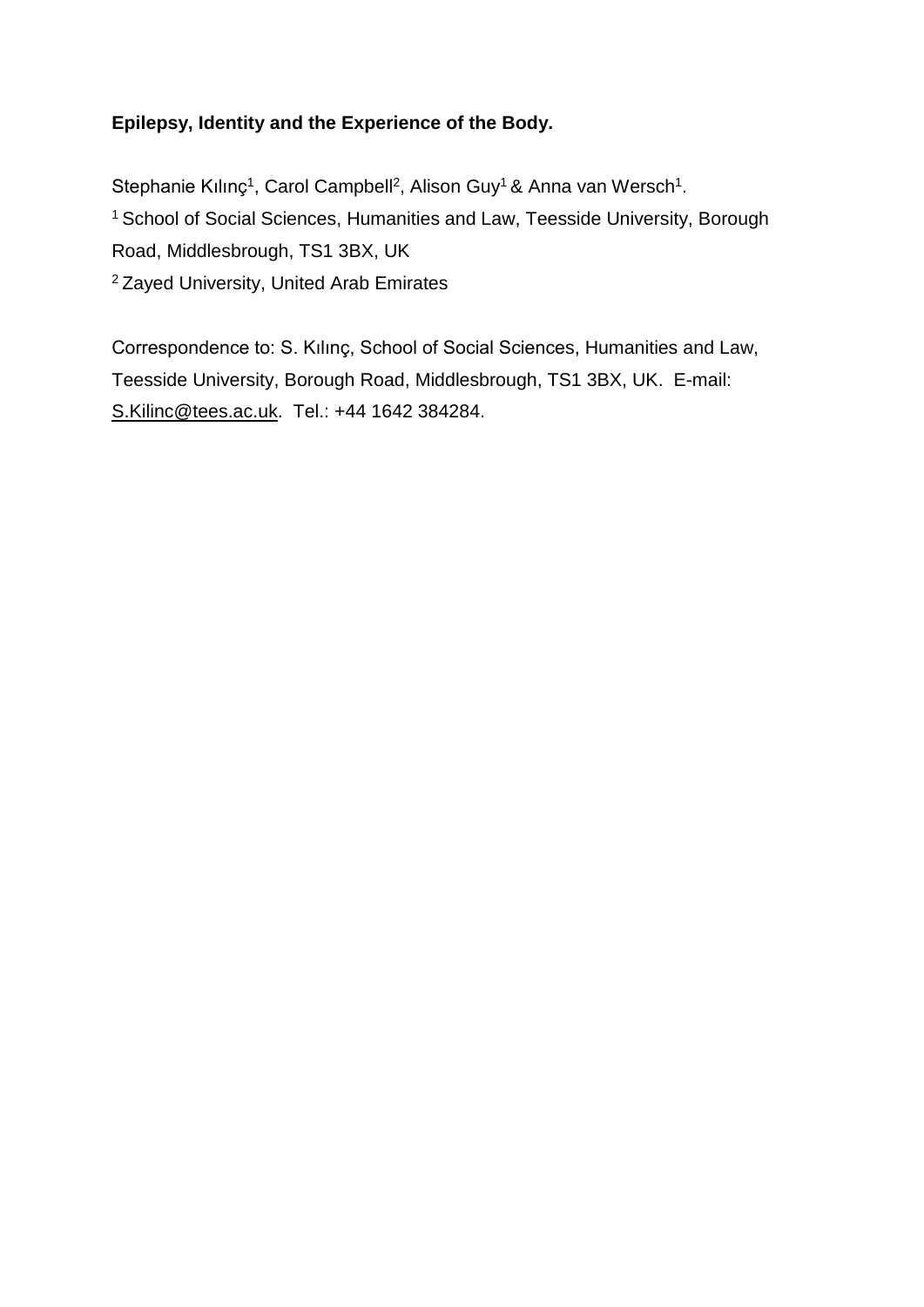# **Epilepsy, Identity and the Experience of the Body.**

## **Abstract**

Living with a chronic condition can challenge a person's identity, yet there is a paucity of research exploring this experience for people with epilepsy and particularly for those diagnosed in adulthood. Consequently, through an interpretative phenomenological approach, the current study aimed to explore what the experience of adult-onset epilepsy meant for a person's identity. 39 people with adult-onset epilepsy from across the UK, took part in up to two semi-structured interviews. A modified form of interpretative phenomenological analysis was conducted and identified three themes: 1) disarming the impact of seizures considered strategies used to control seizure occurrence and regain a sense of control over the body; 2) distinguishing the self from the body highlighted participants' attempts to separate their sense of self from the unpredictability of their bodies; 3) separating epilepsy from themselves demonstrated how participants externalized epilepsy from themselves in order to reject it as part of their identity. The findings highlighted that living with adult-onset epilepsy can challenge a person's sense of self and trust in their body, resulting in the adoption of various strategies to manage the threat to their identity. As such, practitioners must pay attention to the impact that adult-onset epilepsy can have on a person's identity and faith in their body.

# **Keywords**

Epilepsy; Identity; Body; Control; Interpretative Phenomenological Analysis; Qualitative.

**Word count: 5380 words**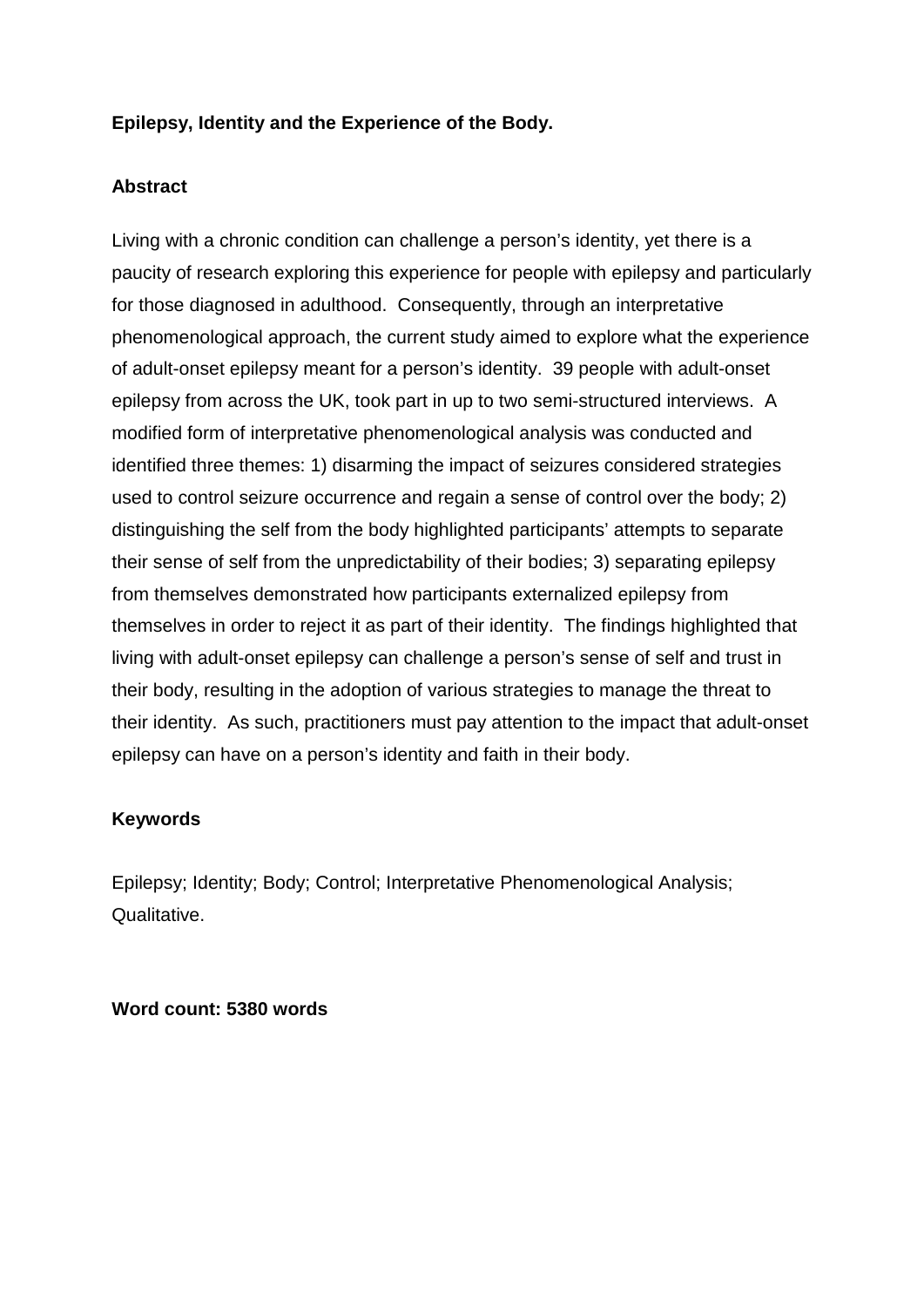#### **1. Introduction**

The impact of living with a chronic condition such as epilepsy, is consistently observed in terms of how it challenges identity on a variety of levels [1, 2]. Living with a chronic condition throws into question a person's sense of self [3] and brings with it a permanent change to their sense of self, where their identity must now accommodate their condition [4]. Their sense of "who am I?" is challenged as they become a person *with a chronic condition*; a person *with epilepsy*. However, we know very little about what this means for people with epilepsy (PWE).

The relationship between epilepsy and identity has received most attention in younger people. In particular, the condition has been shown to have a negative impact on the self-concept [5] and self-esteem [6] of children with epilepsy (CWE). However, evidence suggests that as age at the time of diagnosis increases, the impact on identity may also increase. For example, Admi and Shaham [7] found that adolescents did not view epilepsy as central to their lives, contending that they were not sick, just normal people coping with a health condition, whose lives were "interrupted by seizures" (p.1184). In comparison, the participants in their early twenties considered the impact of the condition as more profound in terms of its implications for the future, such as, having a family and finding employment. As such, the impact of epilepsy may worsen as age of onset increases, hence, it would be inappropriate to draw comparisons between PWE diagnosed in childhood and those diagnosed in adulthood. Indeed, Kilinc, van Wersch, Campbell and Guy [8] identified that adult-onset epilepsy brings with it a specific set of challenges, yet there is a paucity of research focusing on this group in particular. Although some studies report findings from adult populations, it is often unclear when the participants were diagnosed with epilepsy, or samples included participants who were diagnosed in childhood.

Nevertheless, research examining adult populations also indicates that the impact of epilepsy on identity can negatively affect health-related quality of life (HRQOL) [9]. Furthermore, Collings [10] noted how PWE rated their current self less positively than their anticipated self without epilepsy. However, such studies focus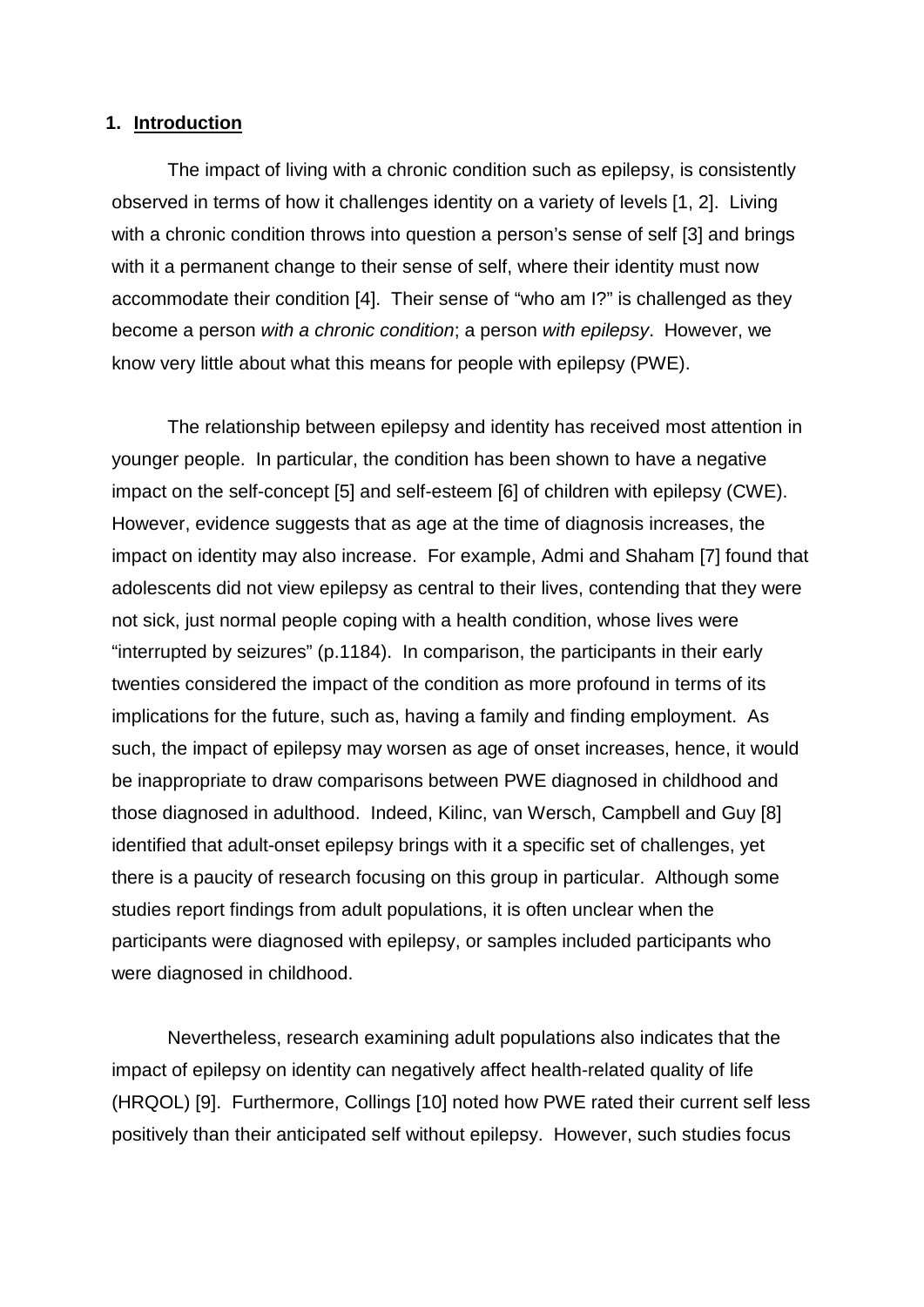on specific constructs, rather than examining the impact on identity or sense of self in any depth.

Conversely, qualitative research has explored how themes concerned with fighting seizures and attempting to regain control over seizure occurrence can be considered to reconstruct identity [11], whilst Rawlings, Brown, Stone and Reuber [12] recently identified how PWE externalize their condition in an effort to protect their identity. Furthermore, Jacoby, Ring, Whitehead, Marson and Baker [13] identified seizure control to be central in reducing feelings of loss and increasing the confidence of PWE. Whilst these findings further our understanding of how epilepsy can have a negative effect on the identity of PWE, there remains scant research examining this in its own right, to the same level of detail as research examining the impact of chronic conditions on identity.

The concept of identity is often conceptualized specifically in terms of social identity. Indeed, Hosseini, Sharid, Ahmadi and Zare [14] identified that PWE experience shame, embarrassment and what they term, "identity loss" (p.228), yet there is an underlying focus on how these experiences are shaped by their social context, particularly since the sample was Iranian and the authors highlight the stigma associated with the condition in this region. Certainly, when diagnosed with a chronic illness such as epilepsy, not only does a person's sense of self change but their concept of who they are within their social context is challenged [1]. However, whilst such discussions of social identity consider how people with chronic conditions attempt to preserve their desired social identity, they also reflect concerns with how the body allows them to function within society. Indeed, theorists such as Radley [15] and Frank [2] considered body failure to be significant for people with chronic illness and the negotiation of their social identity. If a person cannot exert control over their own body, what does this mean for their sense of self? The impact of body failure has been considered in relation to conditions where physical functioning is limited on a daily basis, yet for PWE the impact of body failure and lack of bodily control during a seizure period is arguably much more profound. For PWE a seizure can result in a complete lack of control over their body and/or their conscious awareness. However, we know very little about the impact of this on PWE and it has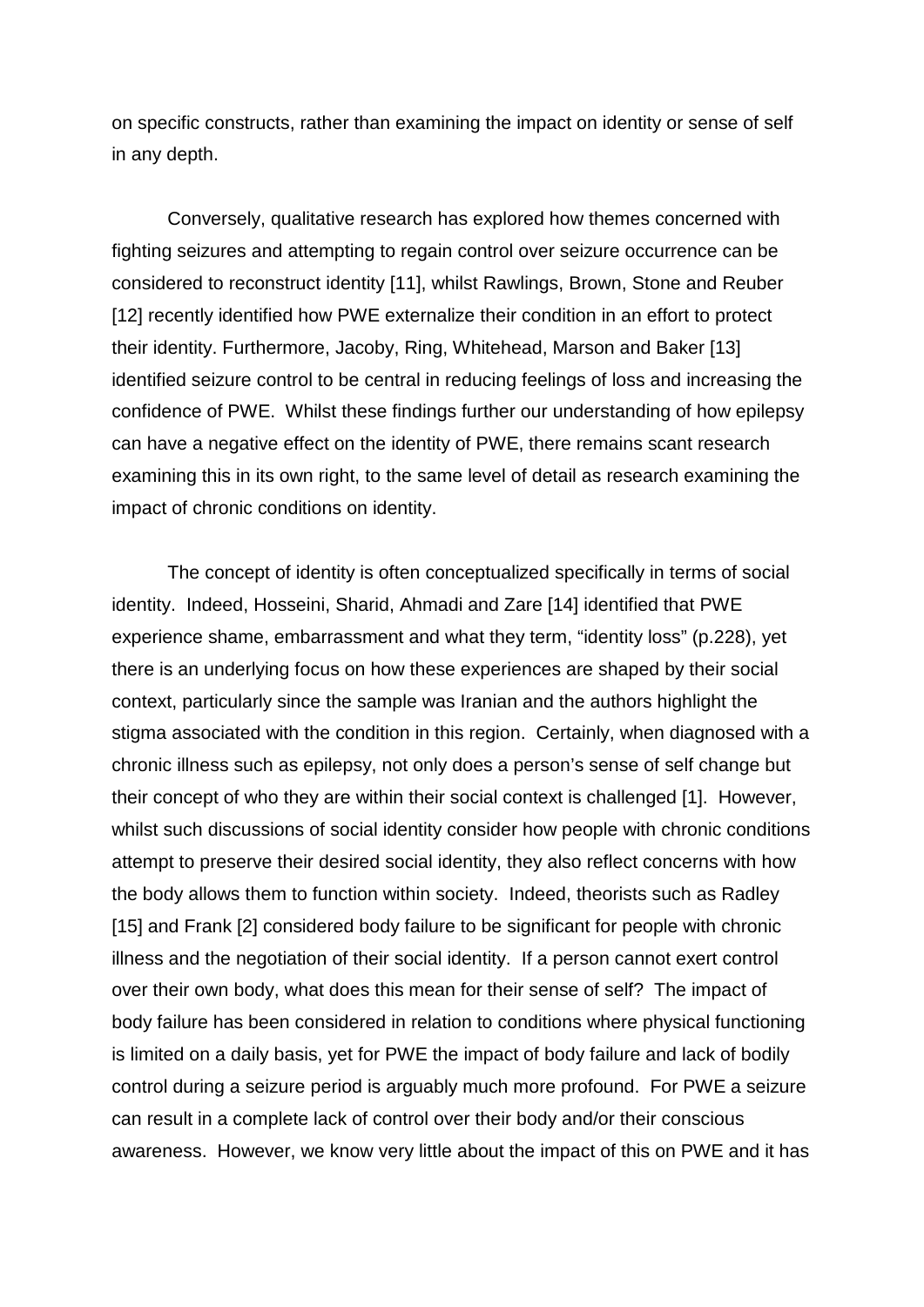been established that the unpredictability of seizure occurrence and subsequent lack of control is a key concern for those with adult-onset epilepsy [8].

Furthermore, Merleau-Ponty's [16] concept of the "corporeal schema" (p. 137); the proposition that we learn to perceive the world through our bodies and trust in the ability of our body to perform in the way we expect, may be of particular significance to adult-onset epilepsy. That is, if a person is diagnosed with epilepsy in adulthood, the condition may challenge their trust in their bodies. Indeed, Röing and Sanner [17] identified that concerns over living with a weakened or vulnerable body (including an unpredictable body) was a key theme of their meta synthesis of research exploring the lived experience of chronic conditions. In turn, they argued that this experience could negatively affect a person's identity. Although Viberg, Blennow and Polski [18] hypothesized that poor self-image in CWE resulted from their lack of trust in their bodies and Yennadiou and Wolverson [19] discussed how lack of control over their bodies and seizure unpredictability are concerns for older adults with epilepsy, the experience and unpredictability of losing control over the body has not been examined to date in any depth.

Certainly, Smith, Flowers and Osborn [20] argued that researchers have become overly concerned with the influence of society to the neglect of cognition and contended that we also think about our bodies, particularly in times of ill health, and that these thoughts can be uncovered by in depth exploration and interpretation of participant accounts. Consequently, a phenomenological epistemology can bridge the gap between the mind and body with its emphasis on "being in the world" [21] (p.10) as an embodied phenomenon. As such, the adoption of an interpretative phenomenological approach to the study of the experience of adult-onset epilepsy would produce an analysis which moves beyond describing the experience and would provide a means of exploring bodily experience and how the body interacts with one's sense of self [22]; echoing Bendelow's [23] interactionalist stance and ensuring that the physiological component of epilepsy is not overlooked.

Consequently, the current study sought to adopt an interpretative phenomenological approach to the exploration of adult onset epilepsy in order to examine what the experience of adult-onset epilepsy means for a person's identity.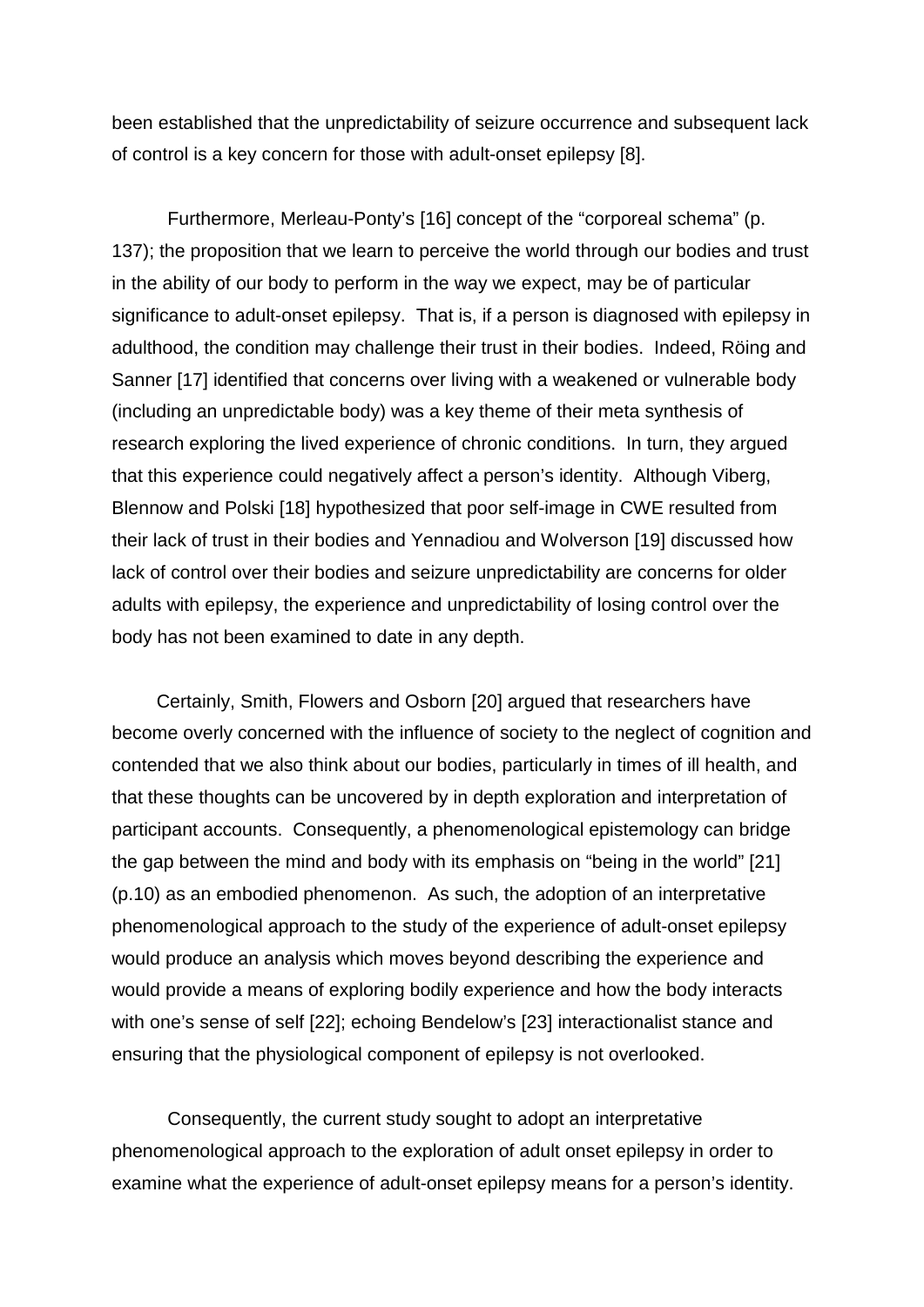#### 2. **Materials and methods**

Thirty-nine people (14 men and 25 women) with adult-onset epilepsy were recruited through Epilepsy Action from across the UK, via their website and newsletter, whilst three participants were recruited from an epilepsy support group in the North East of England. To be eligible for inclusion, participants needed to have been diagnosed with epilepsy between the ages of 18 and 59. Average age of onset was 31 years old and one third of the sample reported that their seizures were controlled at the time of data collection.

#### **[INSERT TABLE 1 HERE - FROM KILINC, VAN WERSCH, CAMBELL & GUY 2017]**

Participants took part in up to two semi-structured interviews in order to explore key issues in detail and add depth to the final analysis [24.25], as well as to promote prolonged engagement in the field [21]. In keeping with the phenomenological ethos of participant as expert [26], interview questions were designed to be open-ended and care was taken to avoid leading questions [27]. The first interview schedule was designed episodically [28], with questions exploring participants' experiences of epilepsy prior to diagnosis, through to the diagnosis period and the present day, in order to capture any changes in sense of self. In particular, participants were asked to reflect upon how they would describe themselves both pre- and post-diagnosis, as well as their experience of seizure occurrence. The second round of interviews explored key issues in further detail, such as how they would describe someone with epilepsy and how they felt about and coped with seizure occurrence.

Ethical clearance was obtained from Teesside University Ethics Committee and pseudonyms were provided for all participants, to maintain anonymity. All interviews were conducted by SK; some were face-to-face and others were conducted over the telephone due to travelling constraints and the geographical spread of the sample. For a full discussion of the participants, materials and procedure, please refer to Kilinc et al. [8].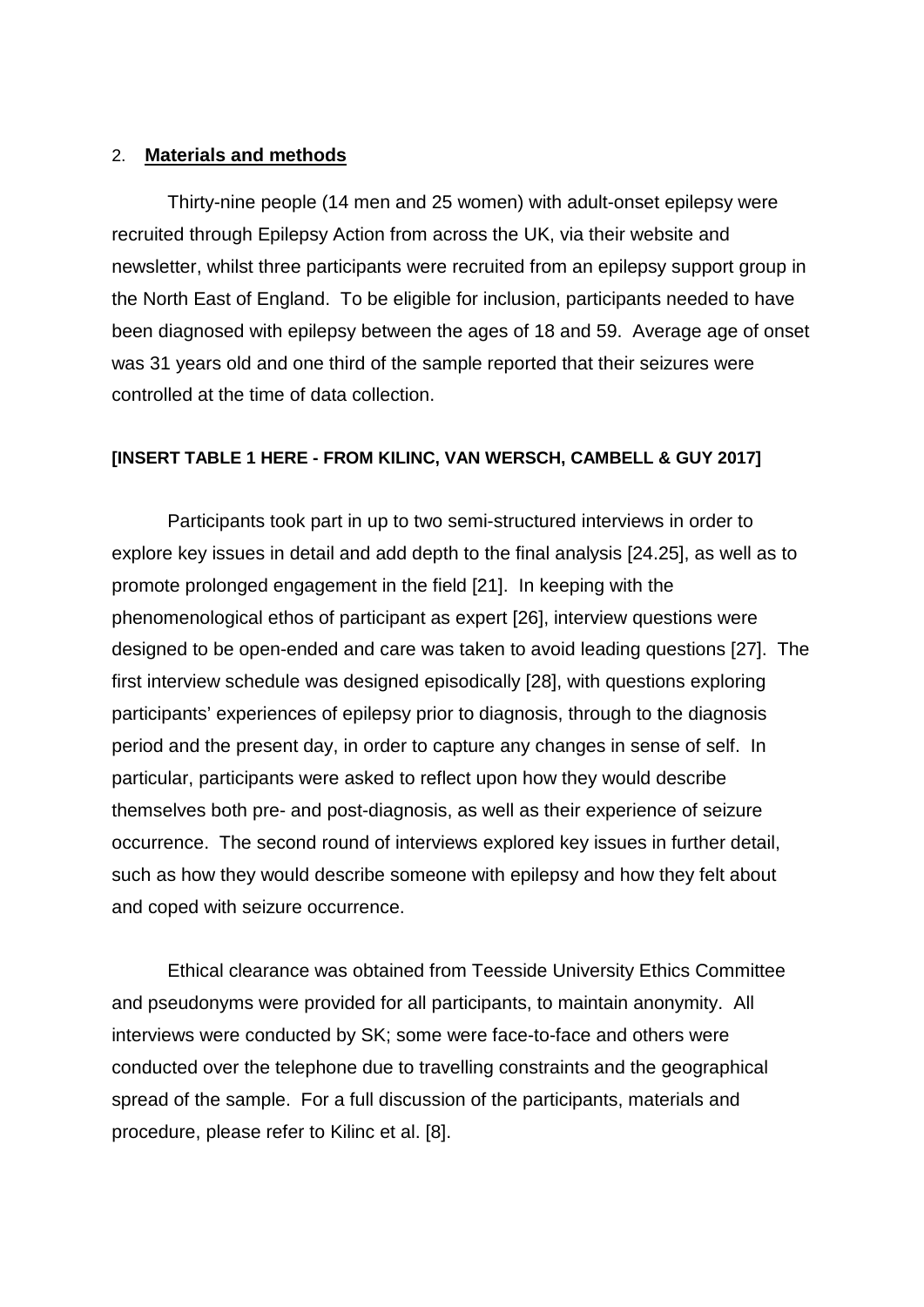#### 2.1. Method of analysis

The approach to interpretative phenomenological analysis (IPA) outlined by Smith and Osborn [26] was adapted for the purposes of this study and conducted by SK. The analysis began with the coding process, whereby notes on the initial interpretation of the data were marked in the margins of each transcript. This allowed microanalysis of each transcript before examining the experience across the entire sample [22]. However, it is argued here that the initial, detailed focus on each case can limit induction and bias the analysis of future cases. Certainly, Smith and Osborn [26] noted that researchers should approach each new transcript with a fresh perspective and be open to emergent ideas, however, it can be argued that this is easier if the generation of theme ideas is avoided at this early stage in the analysis; an idea taken from Moustakas [29]. Consequently, at this stage in the analysis, the development of theme ideas for each transcript was avoided until significant statements were identified across all transcripts. Following this, initial identification of emergent themes began, followed by clustering of emergent themes into initial themes. Finally, each case was re-examined once the theme clusters were produced, in order to refine the themes in light of any negative cases that may have been identified and to consider relevant theoretical concepts. In this way, it was possible to avoid developing themes in light of existing concepts/theories from the epilepsy and broader chronic illness literature [30], producing an analysis which remained faithful to the experience of the participants. Following this process, the themes were finalized and discussed with the co-authors. All co-authors agreed with the final themes.

To enhance the credibility of the findings a form of member checking was conducted. In IPA participant agreement can be unreliable since participants may either not have insight into their behavior or may not wish to disagree with the researcher [31, 32]. Consequently, a North East neurological charity arranged for SK to meet with a group of adults with epilepsy to talk through the key issues and concepts which were identified in the analysis. Rather than discussing theoretical concepts, the themes were introduced in the context of what the issues meant for PWE and how they could be used to promote the specific support needs of PWE. During the meeting the group agreed that the themes were relevant to them and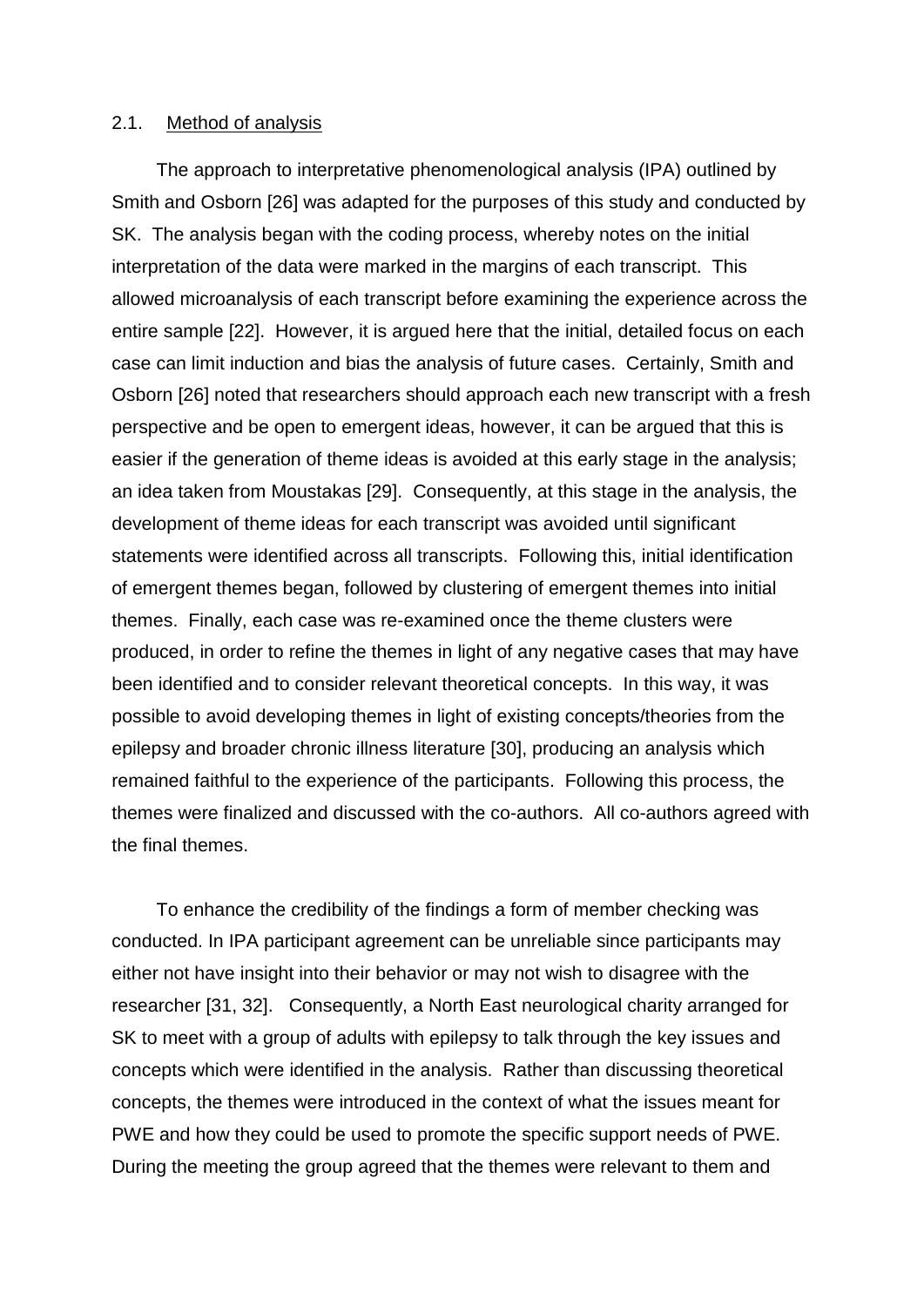reflected the experience of living with adult-onset epilepsy. Additionally, in order to establish the rigor of the study, a reflexive diary was completed by SK throughout the research process [33].

### **3. Results**

Three themes emerged from the analysis: disarming the impact of seizures; distinguishing the self from the body; separating epilepsy from themselves.

### 3.1. Theme one: Disarming the impact of seizures

Firstly, it was established throughout the interviews that PWE struggled with the lack of control they experienced in light of the unpredictability of seizure occurrence and this subsequently affected their sense of self.

Erm…yes, erm, but it's also very, it's very, is very demoralizing because you don't...you don't have this control over your body, you know you don't know, your brain, your epilepsy is controlling you up to a point, yeah. **Judy, Int.1; lines 102-105; uncontrolled**

…em…we all I suppose like to be in control of all things, never mind control of our own bodies and, the nature of epilepsy is that you lose voluntary control and that's probably the worst thing about it…if you can't control your own bodily movements then what hope have you got of controlling anything else in your life if you can't even control your own bodily movements.

**Alistair, Int.2; lines 197-203; uncontrolled**

The loss of control experienced during a seizure had a negative impact on participants' sense of agency and represented how they felt that epilepsy was in control of them to an extent. More specifically, this lack of control was intimately linked with the sense of having little or no control over the body, which, in turn, negatively impacted on the identity of PWE. Certainly, Alistair explained how being able to control one's body is a fundamental aspect of life and lack of bodily control has repercussions for how you attempt to live your life in general. Consequently,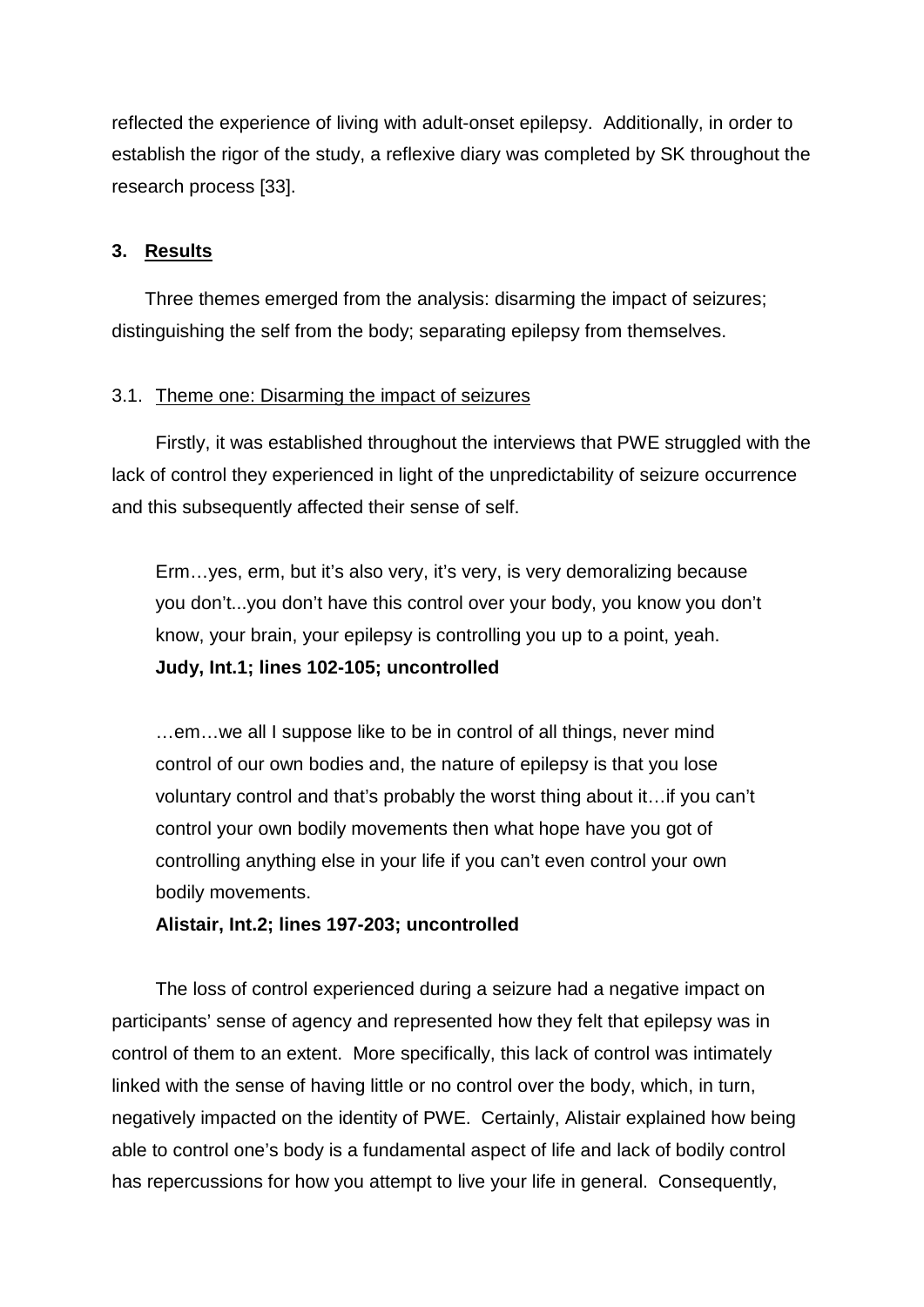many of the participants discussed specific attempts to control seizure occurrence and fight off seizures.

I think I'd be right in saying, that I try to, as I say try delay the, you know the fit grasps, so to speak. Understand when a seizure takes place, you basically fall to the ground. That's the situation. Erm, as I say, the muscles'll jerk involuntary. But erm, the times I recall being in bed asleep and it's woken me, feeling queasy, really trying to grasp erm, won't let it come on, really try to grasp meself and, I'd say that's all I can do really. **Paul, Int.1 lines 445-450; controlled**

…you know if I'm with a friend or my boyfriend or my family, I just ask them to count slowly and that allows my brain to kind of retune it. Erm, if I'm watching television I have to turn it off, come down and then turn it back on again, and that seems to work, that's seems to allow my brain to sort of re…reset itself (laughs).

#### **Lynne, Int.1; lines 142-146; uncontrolled**

The techniques discussed by PWE often involved mentally challenging the seizure by concentrating on a different activity or willing it not to occur. Regardless of whether these methods are actually successful in controlling seizure occurrence, what is of relevance to this study is why PWE adopted these strategies. Examination of the form these techniques take, would indicate that PWE are attempting to exert some control over their bodies (specifically their brain): either directly, by "resetting" their brain or diverting its attention; or indirectly, by challenging and willing away the seizure, determined that it will not occur. Through these strategies, PWE could reconcile with themselves that they could exert some control over their bodies and subsequently regain a sense of agency over seizure occurrence and their condition.

Consequently, the lack of control over their bodies is a significant concern for PWE; a concern which has implications for their identity and sense of self. However, attempts to directly influence seizure occurrence were only one strategy adopted by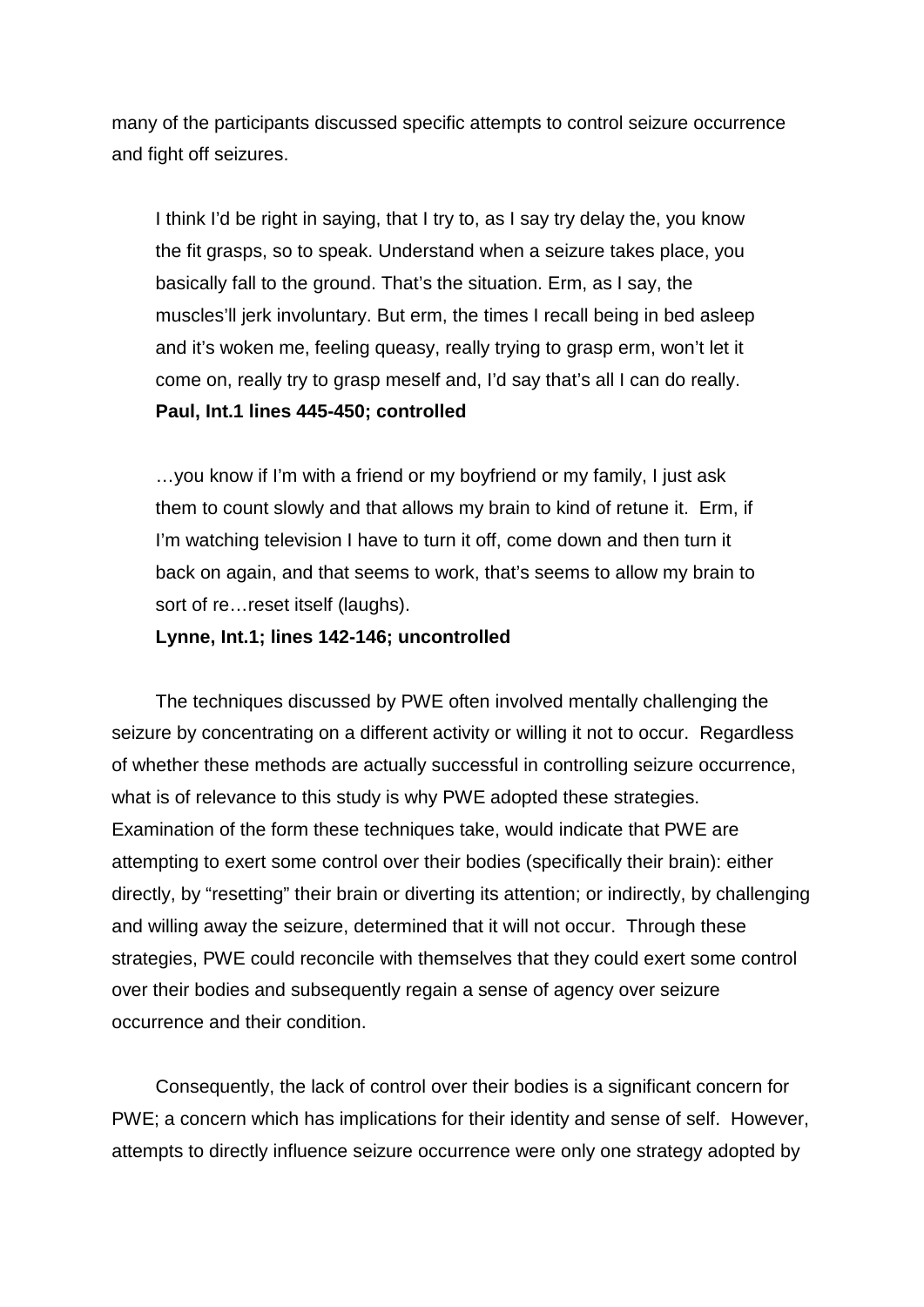participants as a means of exerting some control over the condition, hence themes two and three consider alternative, more indirect strategies employed by PWE.

### 3.2. Theme two: Distinguishing the self from the body

In their descriptions of epilepsy, PWE distinguished between their mind or consciousness and their physical body (specifically their brain). They described the brain as "switching off" and used analogies of a fuse box or electrical circuit to explain what happened during a seizure.

…the only way I can describe it when you ask what is it, I say "well you've got a fuse box haven't ya, in your house? In modern fuse boxes have switches, sockets upstairs, sockets downstairs, things like, and it's just like if, a fuse in that fuse box blew it knocks all your lights out down stairs, and you go through, and you flick the switch back up and they all come back on". That's how epilepsy works, it just operates like a fuse, it blows a fuse and somebody's come along, flicked the switch back on, you've come to and you're back round, but very groggy. That's the best way I can describe it.

**David, Int.2; lines 107-115; uncontrolled**

I think of epilepsy as like being a short circuit in an electrical thing. You know, the insulation breaks down and all of a sudden, you get a flash. **John, Int.1; lines 336-338**; **controlled**

Adopting metaphors where the brain is conceptualized as an object which is switched on and off, allows epilepsy to be aligned with an acute model of illness, whereby the condition represents a brief closing down of the brain and once its functioning is restored, the epilepsy is no longer a problem. This strategy arguably served to separate or distance their conscious mind from the brain and, in turn, themselves from the unpredictability of their body.

However, as well as coming to terms with being unable to control their body, PWE also had to reconcile themselves with being unable to control their brain; the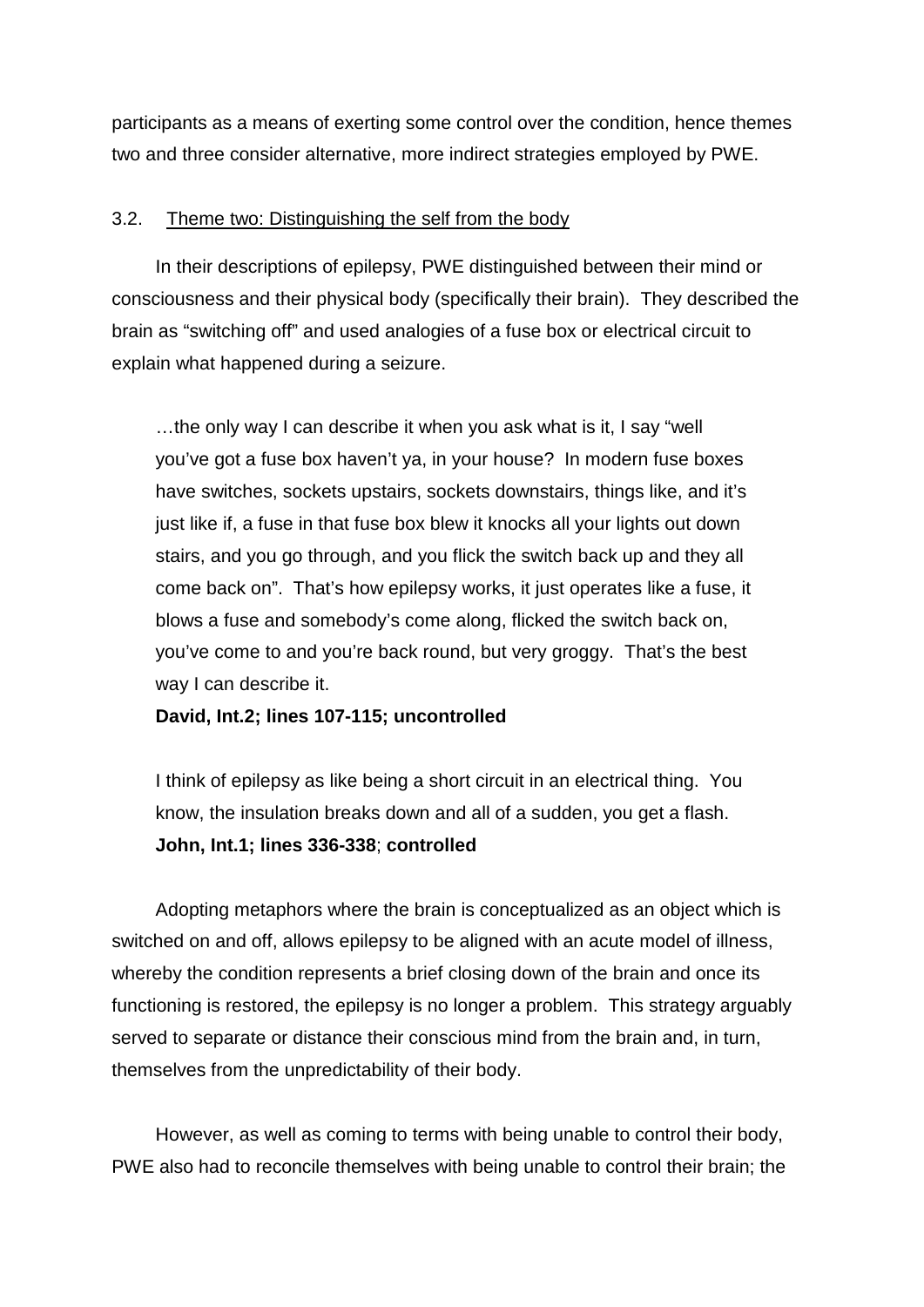part of our bodies which we associate with our mind; the part of the body which is often conceptualized to contain the elements of ourselves which constitute our character.

I'd be in bed and all of a sudden, the bed would start shaking, and my wife would jump up and switch on the light. Well, she'd find me in the fit and my brain had switched off…

### **Patrick, Int.1, lines 107-110; controlled**

...it's quite terrifying, the fact that you know, you are absolutely, the very worst thing is the feeling that you have absolutely no control over, your mind, your body that's bad enough, but the fact that you are totally unable to control what's happening in your head is absolutely terrifying. **Jonathan, Int.2, lines 154-156; uncontrolled**

John's depiction of the brain shutting down during a seizure could illustrate how PWE managed the experience of the loss of conscious awareness or control during a seizure period by associating it with a "shut down" in the brain. Since the brain is often conceptualized as the center of our consciousness, personality, memories and ultimately who we are, it is plausible that PWE make the distinction between the physical brain and themselves in order to rationalize that the inability to control their brain is not a reflection on their identity. In this way, a malfunction of the physical brain takes epilepsy one step away from the person and the self. Jonathan illustrated how the inability to control your mind could be much more significant for PWE.

Consequently, in describing epilepsy and seizures using concrete, physical imagery, some PWE were attempting to distinguish their sense of self from the unpredictability of their bodies.

### 3.3. Theme three: Separating epilepsy from themselves

In an extension of the previous theme, rather than distinguishing the brain from the self, a key observation throughout the interviews was the strategy of discussing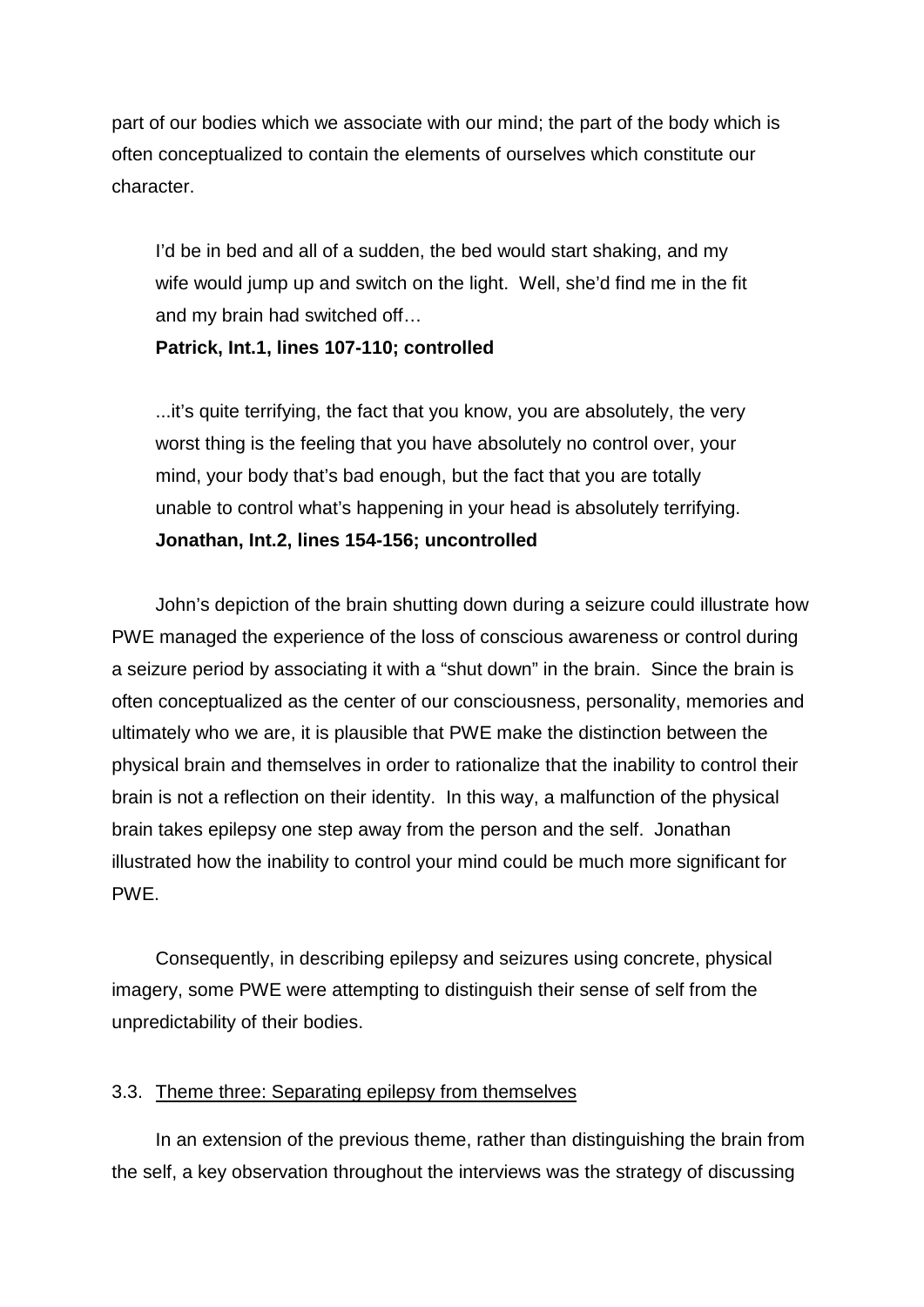epilepsy as an external force; an entity; something which was not part of them but which invaded their body or space and took the person away during a seizure period. This way, during a seizure they were not themselves; the epilepsy had taken over. This was evident in the way in which PWE separated epilepsy from themselves, contending that epilepsy was not part of them.

He'd say, "what have you done now?", "I've scalded myself", "and how have you done that" and I used to say, "I don't know do I, I'm not there". **Sharon, Int.2, lines 201-203; uncontrolled**

…I, well I just dread them, I fear them, I'm afraid I do fear them. I am terrified. It's the experience itself because its, it's like some pernicious alien force taking over your body and you have no control over it and basically, and then that alien force is trying to crush the air out of me, I cannot breathe, my muscles are twisted, em…I'm gasping for breath and that's just before I lose consciousness.

#### **Alistair, Int.2, lines 178-183; uncontrolled**

Descriptions of a seizure "coming" (Jonathan, int.2, line 141), a form of attack, taking over their body, illustrated how it was perceived as a negative force which entered their body during a seizure but which was not present at other times in their lives. PWE attempted to distinguish the condition from themselves, whereby during a seizure period, epilepsy took over their body and they themselves were no longer present. In describing epilepsy as an alien force, an entity which they could sense was coming to take over their body, PWE located epilepsy as an entity outside of themselves which pursues them and invades their body. In this way, PWE considered epilepsy as an entity which was external to them, which interfered or interrupted their lives for brief moments, rather than something which defined them and altered their sense of self. In turn, this conceptualization served to protect their identity; maintaining a distance between epilepsy and their own sense of self.

This distinction was further compounded by PWE often being unconscious or in an altered state of consciousness during a seizure, providing participants with verification that they were not present during the seizure period. It is argued that this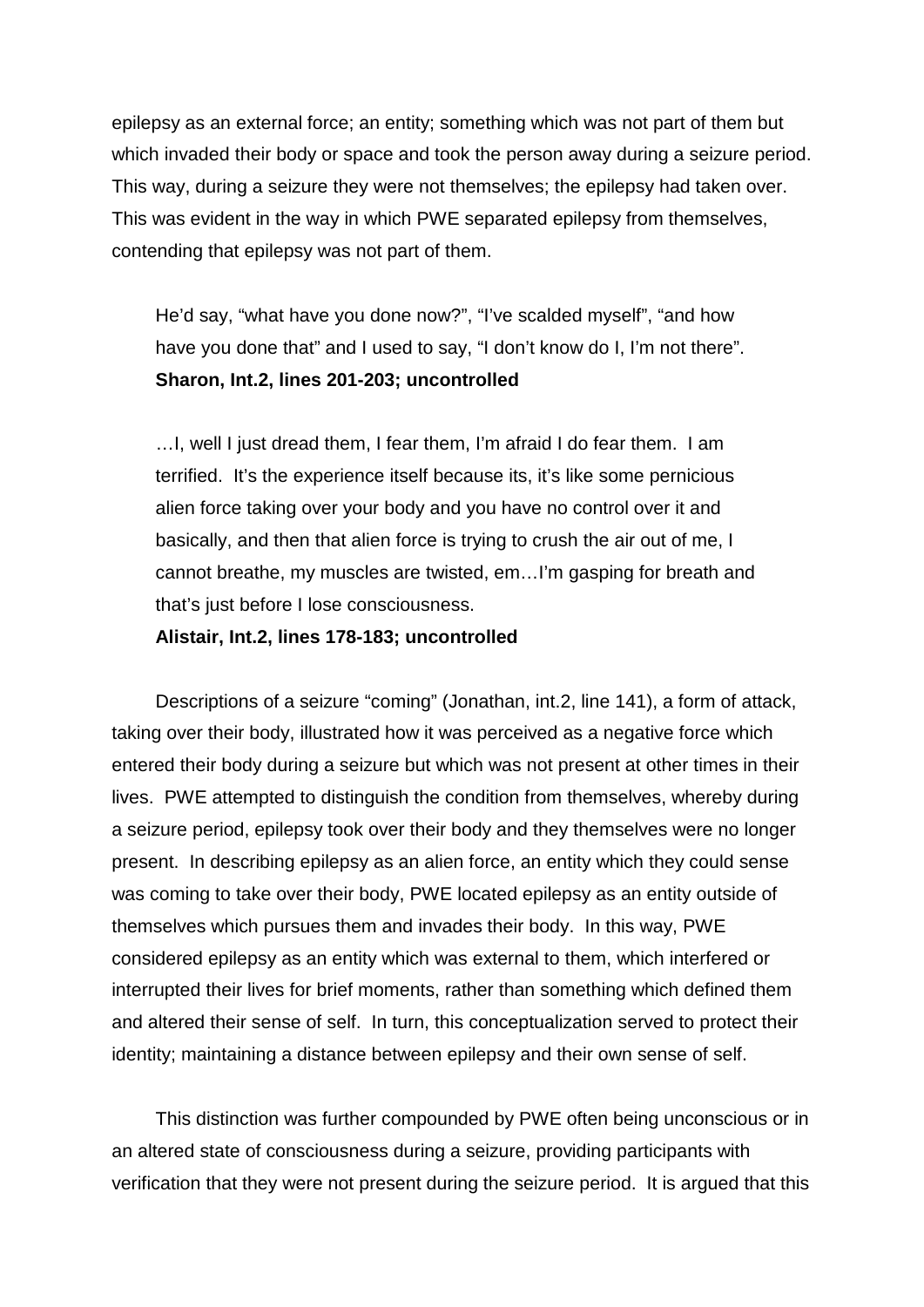strategy allowed participants to deal with the unpredictability of seizure occurrence and ultimately the unpredictability of their body, through externalizing the condition. In turn, creating this distinction between themselves and epilepsy served to protect their identity. Certainly, in the following excerpt Julie illustrated how she felt unable to accept that epilepsy was a part of her.

Just because you feel like well…I just don't want it to happen, full stop, and I think that what probably makes it worse is there's nothing I can do to stop it. You just don't want that to be a part of you. So, you know, I do get depressed about that side of it. It's like "Oh God it's happened again". I suppose I don't want to accept that it is a part of me. I can't…I don't feel ready to do that yet.

**Julie, Int.1, lines 176-181; uncontrolled**

…I think it was my perception of myself image. I just had to adjust to the fact that I was, I was carrying something else, that there was another part of my personality**.**

#### **Hannah, Int.2, lines 82-84; uncontrolled**

No, it's just, it's something that I have not something that I am.

### **Lynne, Int.2, line 67; uncontrolled**

For Julie, the acknowledgement of epilepsy as a part of her identity was something which she felt unable to accept. She could not reconcile herself with the unpredictability of seizure occurrence and therefore rejected the condition as something which was part of her. However, Hannah discussed how, through time, she came to accept how epilepsy was an integral aspect of her identity, explaining how she adapted her sense of self to accommodate epilepsy. Although Lynne was clear in distinguishing epilepsy from her identity, assuring us that epilepsy did not necessarily define her, she still acknowledged that it was something which she had to account for. In this way, these participants highlighted how it is possible for PWE (even those continuing to experience seizures) to reconcile themselves with the condition and move away from considering it as external to them, towards accepting that it contributes to their sense of self, although it does not define who they are.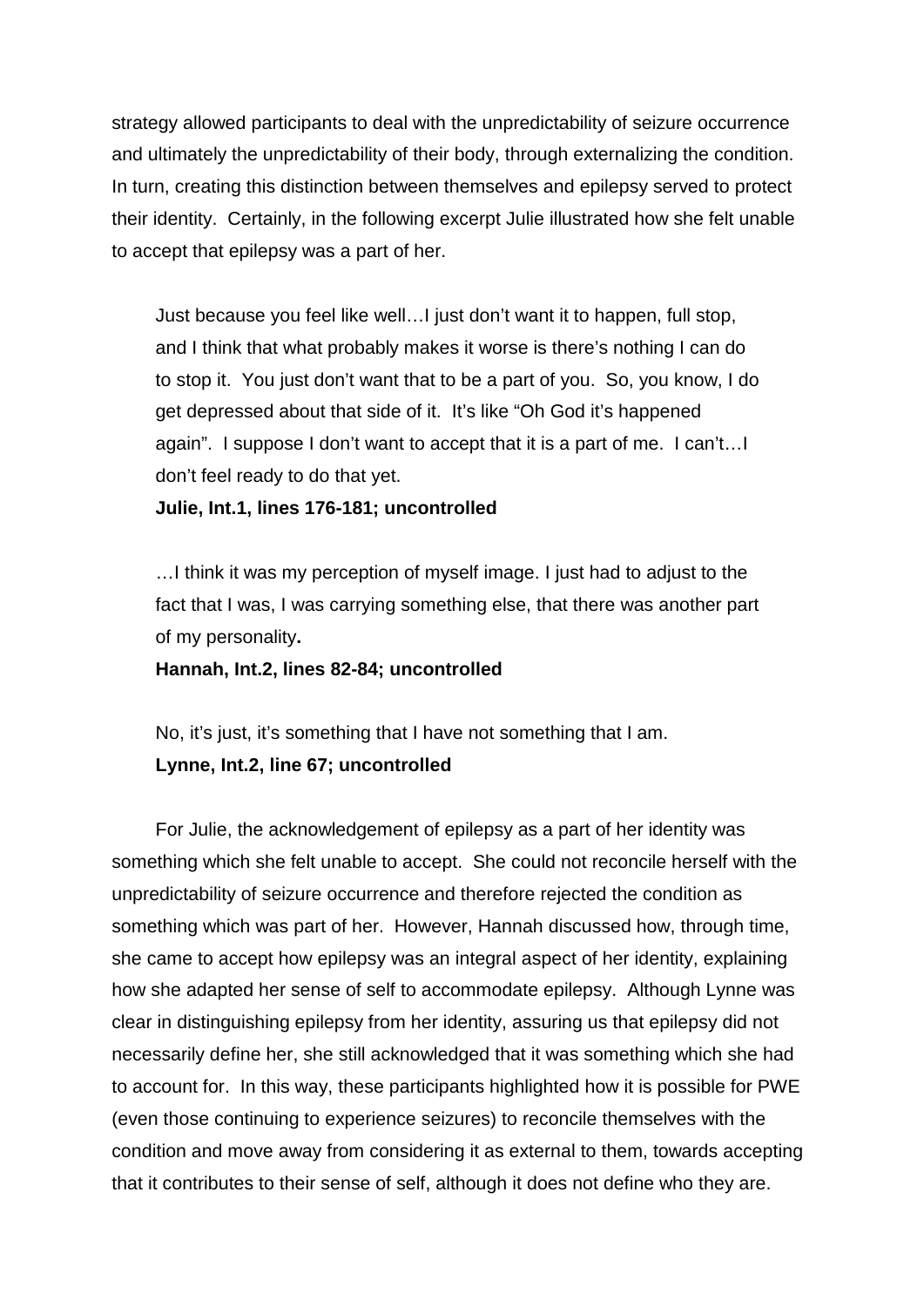#### 4. **Discussion**

This study sought to explore what adult-onset epilepsy means for a person's identity. Central to the findings is the way in which PWE reconciled their sense of self in light of their lack of control over their bodies. Whilst the first two themes focused on the experience of seizures and the impact on the body, the final theme is concerned with epilepsy as a condition, yet they all highlight concerns and challenges in negotiating identity. Furthermore, each theme considers the strategies that participants adopted in order to protect their sense of self and deal with the lack of control over their bodies during seizure periods.

Although attempts to control seizure occurrence have been considered in the epilepsy literature, they were often only conceptualized as coping strategies [14, 34]. However, control attempts can be much more than this: they are attempts to negotiate identity. Though this has been suggested by some epilepsy researchers, such as Faircloth [11], Jacoby [35] and Troster [36], there has been little examination of this to date. However, the current analysis provided evidence of the role of control strategies in the negotiation of identity. Furthermore, these attempts were often associated with controlling the brain by resetting or distracting it. Although such strategies have been identified in previous studies [37, 38], the way in which the participants talked about epilepsy and seizure occurrence also highlighted ways in which they portrayed to the world that they were in control of their bodies, albeit to a small extent.

Additionally, through the ways in which the participants adopted metaphors of the brain as an electrical circuit, PWE used what Lakoff and Johnson [39] termed ontological metaphors, whereby it is argued that we can quantify and, therefore, better understand abstract experiences if we consider them in the context of specific objects. Certainly, throughout these themes PWE used a variety of metaphors to reconcile themselves with the unpredictability of their condition and ultimately their body. Furthermore, Sontag [40] discussed how illnesses were considered in terms of their physical impact on the body, such as cancer and tuberculosis affecting a person's energy. However, the brain is associated with our mind, our mental health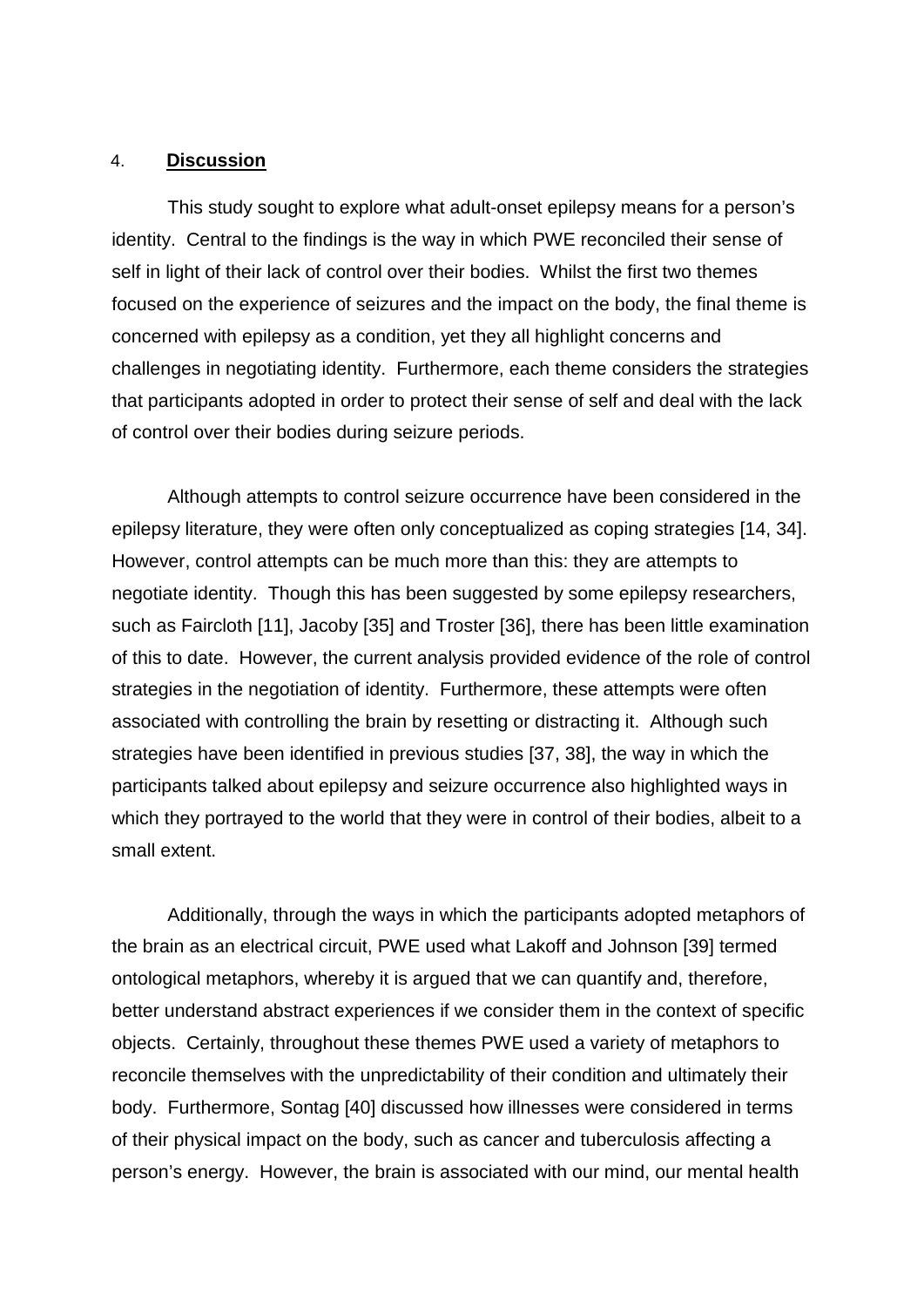and, as such, being unable to control the brain may be viewed as an inability to control the mind. Hence, PWE may conceptualize the brain and seizures in physical terms, in order to distance their mind, and therefore, their sense of self, from the body.

Certainly, there is a wealth of research examining the use of language and metaphor by people living with chronic conditions [15, 39, 40], However, the ways in which participants in the current study used metaphors to distinguish between their conscious self and their physical body, took the concept of using metaphor to another level. As well as separating epilepsy from their sense of self, PWE also distinguished between their physical brain as an objective, biological component and the physical site of their seizures and their conscious mind as the metaphysical location of their personality and their identity. That is, the notion that they had no control over their mind was unacceptable for some PWE, since it could imply that they had no control over their mental health, their identity, their sense of self, and so forth. This notion is supported by Ryan and Raisanen [41], who identified how younger PWE conceptualized the brain symbolically, as central to their identity and "selfhood" (pp. 219). Consequently, whilst seizures impacted upon their physical bodies, PWE distinguished this from their conscious selves and drew on their minds in their strategies to fight seizure occurrence and regain a sense of agency, in order to limit the impact of the condition on their identity.

Finally, the ways in which some participants described epilepsy as something external to them, served to separate the seizure, and ultimately the condition, from themselves, to limit the impact of the unpredictability of seizure occurrence and their lack of control over their bodies on their sense of self. Freund [42] proposed that when diagnosed with a chronic condition, people construct psychosomatic boundaries to protect themselves; dividing themselves from their body in order to deal with body failure [43]. By objectifying an illness, we are able to separate ourselves from it, to protect ourselves from a condition which is affecting our sense of self [44]. Conceptualizing a chronic condition such as epilepsy as an entity, located it externally to the person and their identity [45, 46, 47].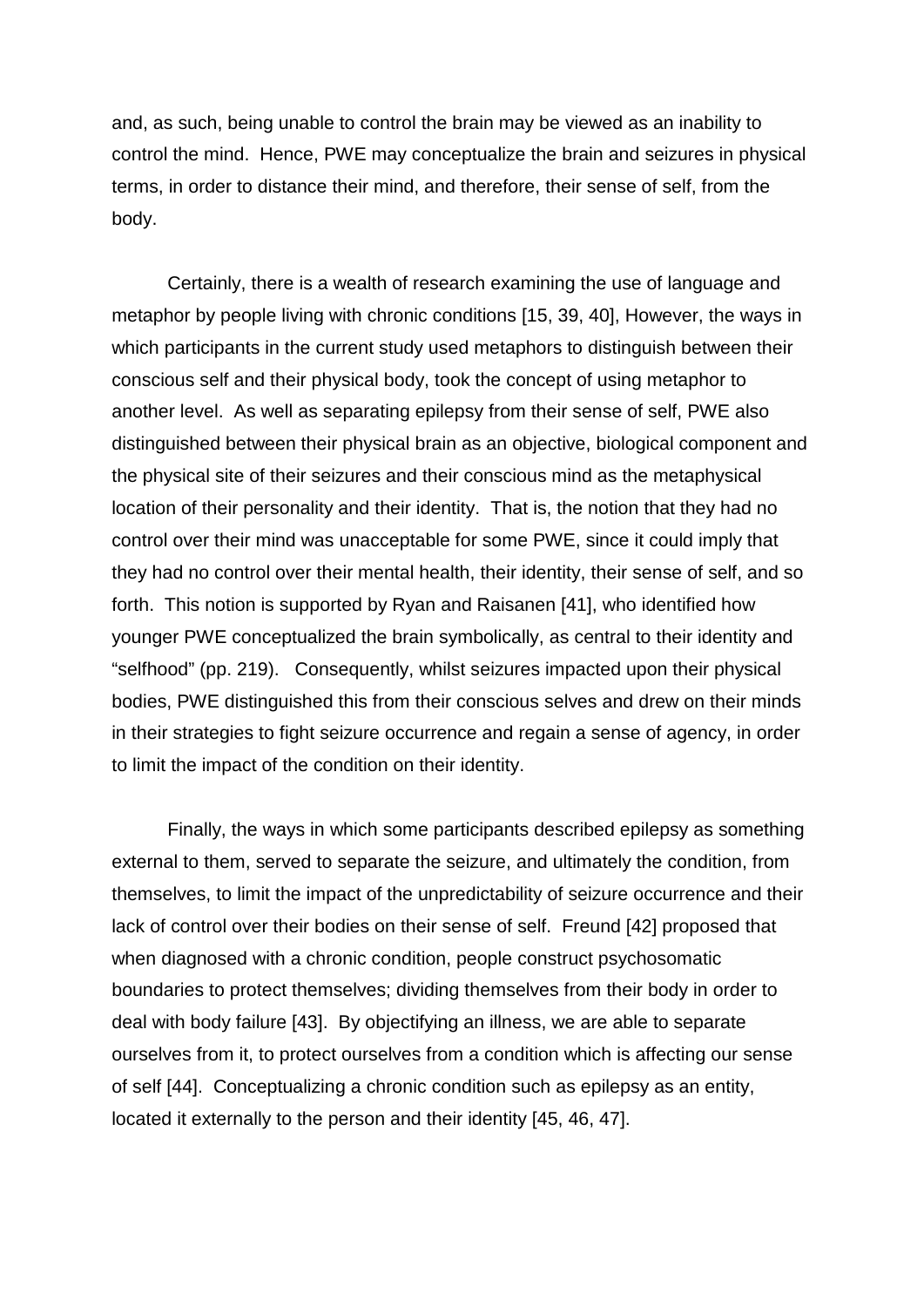In these ways, PWE could demonstrate to the world that they were not responsible for their bodies during a seizure period. Although this strategy of externalizing a condition as a means of protecting identity is well documented in examinations of chronic conditions [43, 44, 46, 47], it has only recently been identified in PWE and discussed briefly [12]. Further examination of this strategy in PWE highlights the way in which a lack of bodily control can limit trust in the body; since we believe that we should be able to control our bodies [48], the inability to control when their body will experience a seizure can be perceived by PWE as a slight on their identity.

However, it can also be argued that these approaches can make the illness experience more difficult and potentially detrimental to wellbeing [40]. If an illness is seen as only an illness, rather than something to fight against and distance oneself from, then a person may cope better. Certainly, this was evident in the final quote of theme three, when Lynne distinguished between epilepsy as something she *had*, rather than something she *was*.

Nevertheless, it was proposed in the introduction to this paper that a diagnosis of epilepsy in adulthood could challenge a person's trust in their bodies [16].Indeed, all three themes illustrated the ways in which PWE attempted to disarm the control which epilepsy held over them and their bodies. Although the concepts of fighting epilepsy and attempting to regain control over one's life are evident in the epilepsy literature, they are often only considered as coping strategies [14]. However, the issues raised in these themes highlighted how they are intimately linked with the attempts of PWE to come to terms with the lack of control over their bodies and the subsequent impact on their sense of self. Consequently, PWE attempt to reconcile their body and self through fighting seizure occurrence and attempting to make sense of it, to demonstrate to the world that they have some control over their bodies [15].

Through the application of an interpretative phenomenological approach [26], these findings have highlighted the impact of epilepsy and seizure unpredictability of the identity of PWE (particularly those diagnosed in adulthood). However, such a large sample size for IPA arguably limited the level of interpretative depth in places.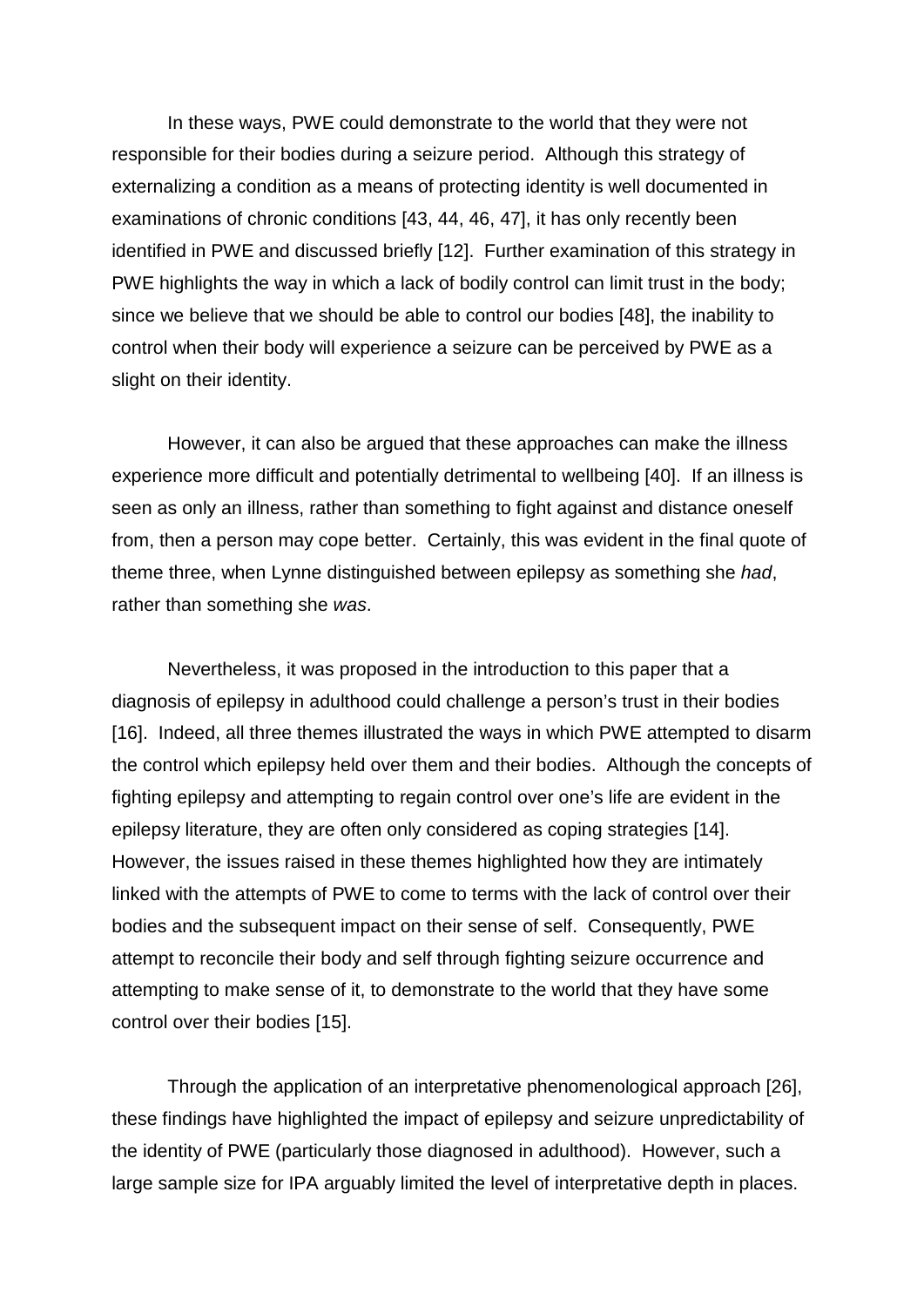Furthermore, although the themes were identified across the sample, a large proportion of the supporting evidence came from participants who were still experiencing seizures at the time of data collection. As such, it would be pertinent to examine the impact of adult-onset epilepsy on identity and sense of control over the body in a sample who have been seizure-free for a considerable period of time. Additionally, further interpretative research is required which focuses on seizure experience. Data collection strategies, such as that adopted by Rawlings et al. [12], who asked participants to write a letter to their seizure, can develop our insight into the impact of adult-onset epilepsy on identity.

Nevertheless, the findings indicate that practitioners must recognize that people diagnosed with epilepsy in adulthood have lived life without the condition and as such, the diagnosis can cause a shift in their sense of self; challenging their identity and faith in their body. Although, some PWE did demonstrate that they could reconcile themselves with this shift in identity, in some cases they had lived with the condition for a number of years, hence there may be a place to support PWE in achieving this level of reconciliation much sooner. Certainly, Aujoulat, Marclongo, Bonadiman and Deccache [49] argued that allowing people with chronic conditions to provide a narrative of their history supports them to make sense of their experience. They contend that healthcare professionals should encourage people with chronic conditions to engage with such narratives, which, in the case of adultonset epilepsy could focus on life both pre and post the epilepsy diagnosis. Indeed, Chow [50] found that narrative therapy can support stroke survivors to reconstruct their identity. As such, it may be pertinent to explore the feasibility of developing psychological support services specifically for adults diagnosed with epilepsy, which adopt a narrative approach.

### 5. **Conclusions**

The current study highlights that we need to pay more attention to the impact of epilepsy (particularly adult-onset epilepsy) on identity, both in practice and through further research. By adopting more interpretative approaches to the ways in which we explore the experience of living with epilepsy and seizure occurrence, we can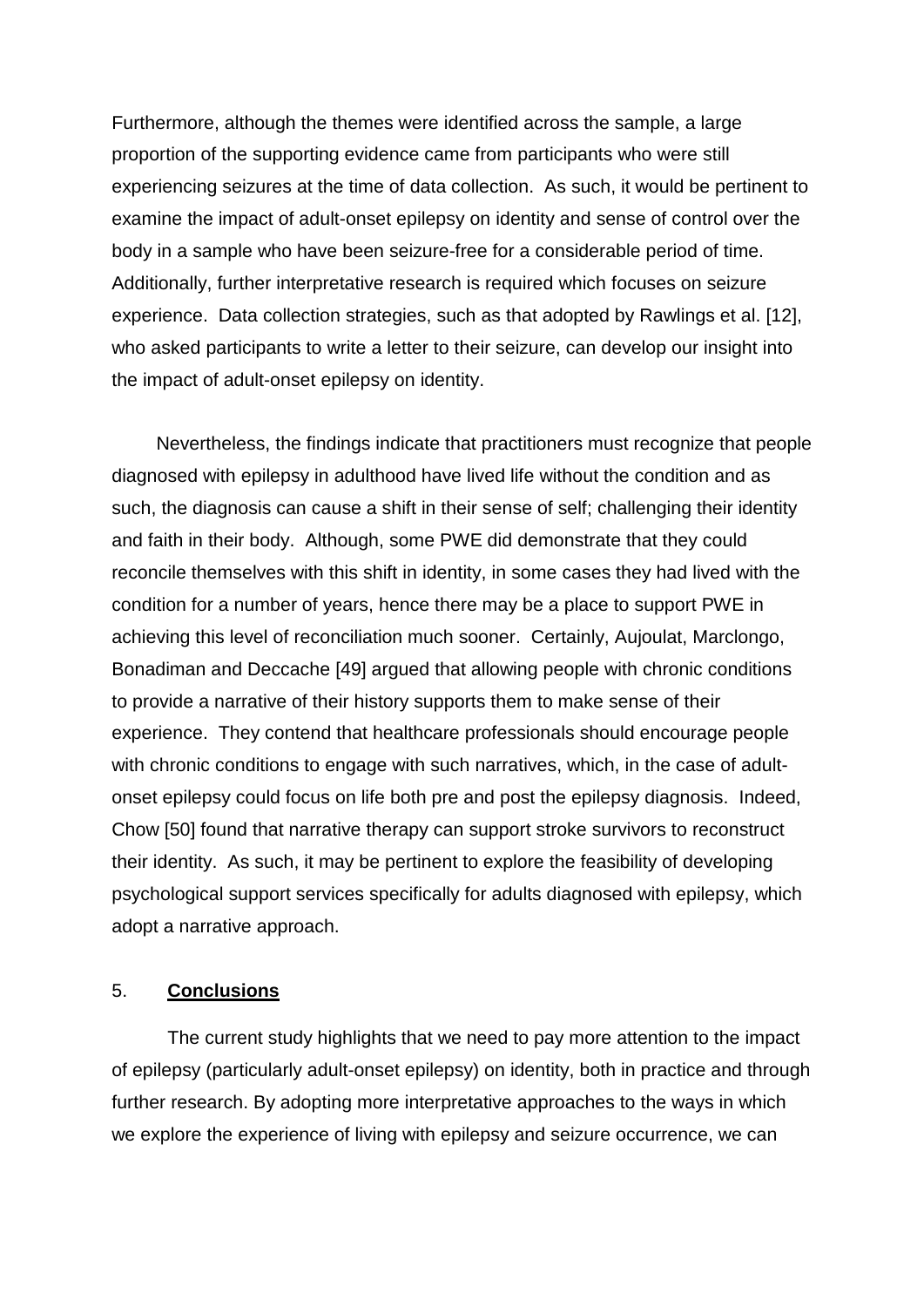enhance our understanding of the implications for PWE and develop appropriate support strategies and services.

## **Acknowledgements**

Many thanks go to Epilepsy Action and Neuro Key for their support throughout the research process.

# **Funding**

This research did not receive any specific grant from funding agencies in the public, commercial, or not-for-profit sectors.

## **References**

- [1]. Charmaz K. Good days bad days. The self in chronic illness and time. New Brunswick: Rugers University Press; 1991.
- [2]. Frank AW. The wounded storyteller. Body, illness and ethics. Chicago: University of Chicago Press; 1995.
- [3]. Fox NJ. Postmodernism, sociology and health. Buckingham: Open University Press; 1995.
- [4]. Kelly MP, Field D. Medical sociology, chronic illness and the body. Sociol Health Ill 1996;18:241-257.
- [5]. Kwong KL, Lam D, Tsui S, Ngan M, Tsang B, Lai TS, Lam SM. Self-esteem in adolescents with epilepsy: Psychosocial and seizure-related correlates. Epilepsy Behav 2016;63:118-122.
- [6]. Scatolinia LF, Zanni KP, Pfeifera LI. The influence of epilepsy on children's perception of self-concept. Epilepsy Behav 2017;69:75-79.
- [7]. Admi H, Shaham B. Living with epilepsy: Ordinary people coping with extraordinary situations. Qual Health Res 2007;17:1178-1187.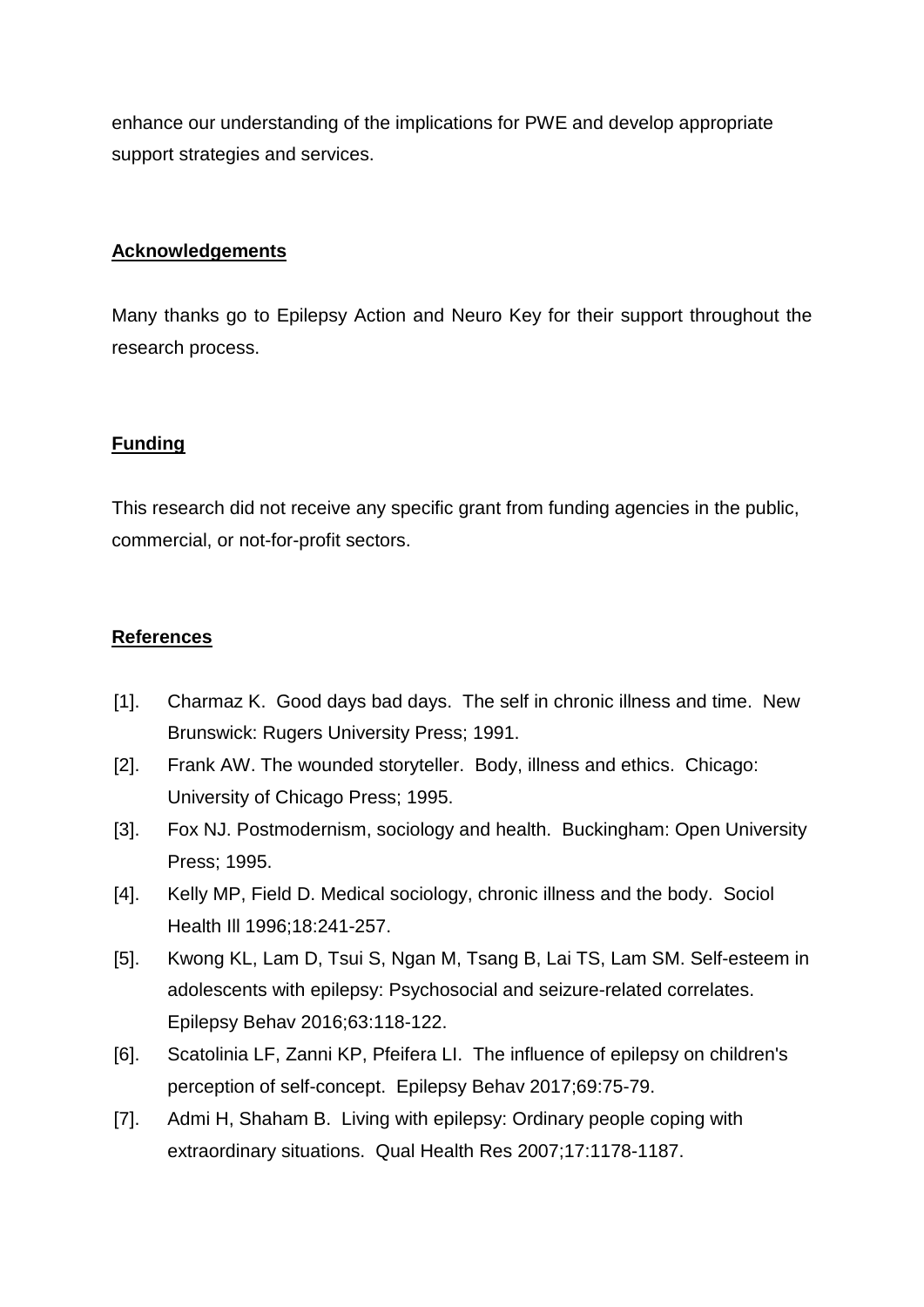- [8]. Kilinc S, van Wersch A, Campbell C, Guy A. The experience of living with adult-onset epilepsy. Epilepsy Behav 2017;73:189-196.
- [9]. Luyckx K, Oris L, Raymaekers K, Rassart J, Moons P, Verdyck L, et al. Illness identity in young adults with refractory epilepsy. Epilepsy Behav 2018; 80:48-55.
- [10]. Collings JA. The impact of epilepsy on self-perceptions. J Epilepsy 1995;8:164-171.
- [11]. Faircloth CA. Epilepsies, identities, and difference: Horizons of meaning for individuals with and epilepsy. Qual Health Res 1998;8(5):602-617.
- [12]. Rawlings GH, Brown I, Stone B, Reuber M. Written accounts of living with epilepsy: A thematic analysis. Epilepsy Behav 2017; 72:63-70.
- [13]. Jacoby A, Ring A, Whitehead M, Marson A, Baker GA. Exploring loss and replacement of loss for understanding the impacts of epilepsy onset: A qualitative investigation. Epilepsy Behav 2014;33:59-68.
- [14]. Hosseini N, Sharif F, Ahmadi F, Zare M. Patients' perception of epilepsy and threat to self-identity: A qualitative approach. Epilepsy Behav 2013;29:228- 233.
- [15]. Radley A. Making sense of illness. The social psychology of health and disease. London: Sage; 1994.
- [16]. Merleau-Ponty M. Phenomenology of perception. London: Routledge, 1958.
- [17]. Röing M, Sanner M. A meta-ethnographic synthesis on phenomenographic studies of patients' experiences of chronic illness. Int J Qual Stud Heal 2015;10(1): 1-16.
- [18]. Viberg M, Blennow G, Polski B. Epilepsy in adolescence: Implications for the development of personality. Epilepsia 2007;28(5):542-546.
- [19]. Yennadiou H, Wolverson E. The experience of epilepsy in later life: A qualitative exploration of illness representations. Epilepsy Behav 2017; 70:7- 93.
- [20]. Smith JA, Flowers P, Osborn M. Interpretative phenomenological analysis and the psychology of health and illness. In: Yardley L, editor. Material discourses of health and illness. London: Routledge; 1997, p 68-91.
- [21]. Yardley L. Material discourses of health and illness. London: Routledge; 1997.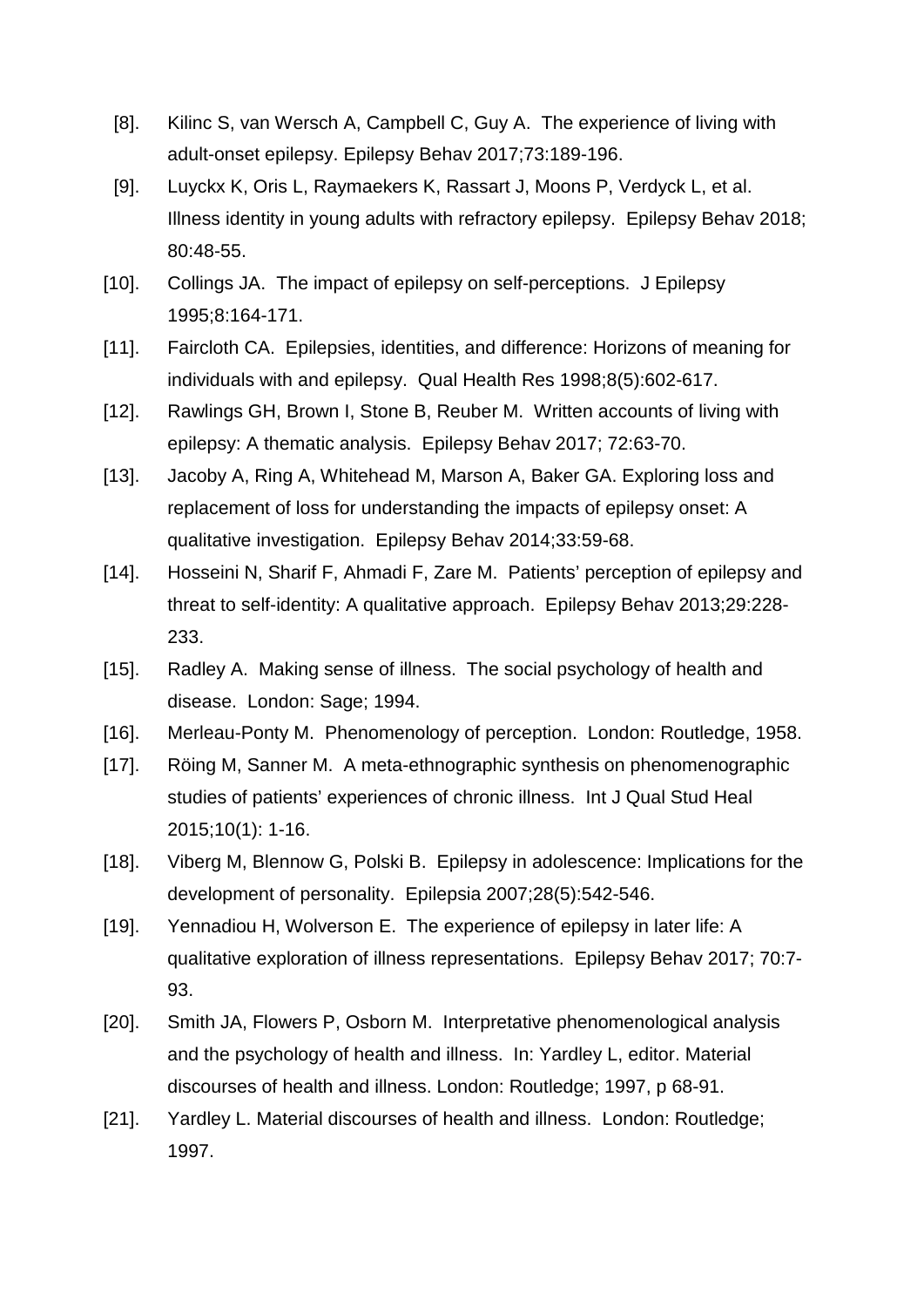- [22]. Eatough V, Smith JA. Interpretative phenomenological analysis. In: Willig C, Stainton-Rogers W, editors. The sage handbook of qualitative research in psychology, London: Sage, 2008, p 179-194.
- [23]. Bendelow G. Health, emotion and the body. Cambridge: Polity Press; 2009.
- [24]. Chamberlain K. Do you really need a methodology? Qual Meth Psychol Bull 2012;13(spring):59-63
- [25]. Flowers P. Temporal tales: The use of multiple interviews with the same participant. Qual Meth Psychol Bull 2008;5:24-27.
- [26]. Smith JA, Osborn M. Interpretative phenomenological analysis. In: Smith JA, editor. Qualitative psychology. A practical guide to research methods. 2nd ed. London: Sage; 2008, p 51-81.
- [27]. Larkin M, Watts S, Clifton E. Giving voice and making sense in interpretative phenomenological analysis. Qual Res Psychol 2006;3:102-120.
- [28]. Flick U. An introduction to qualitative research. London: Sage; 1998.
- [29]. Moustakas C. Phenomenological research methods. London: Sage; 1994.
- [30]. Thorne S, Paterson B, Acom S, Canam C, Joachim G, Jillings C. Chronic illness experience: Insights from a metastudy. Qual Health Res 2002;12(4):437-452.
- [31]. Angen MJ. Evaluating interpretative inquiry: Reviewing the validity debate and opening the dialogue. Qual Health Res 2000;10:378-395.
- [32]. Ashworth P. Participant agreement in the justification of qualitative findings. J Phenomenol Psychol 1993;24(1):3-16.
- [33]. Chamberlain K. Qualitative research, reflexivity and context. In: Murray M, editor. Critical health psychology, Basingstoke: Palgrave; 2004, p 121-136.
- [34]. Velissaris SL, Wilson SJ, Saling MM, Newton MR, Berkovic SF. The psychological impact of a newly diagnosed seizure: Losing and restoring perceived control. Epilepsy Behav 2007;10: 223-233.
- [35]. Jacoby A. Felt versus enacted stigma: a concept revisited. Evidence from a study of people with epilepsy in remission. Soc Sci Med 1994;38(2):269-274.
- [36]. Troster H. Disclose or conceal? Strategies of information management in persons with epilepsy. Epilepsia 1997;38(11):1227-1237.
- [37]. Lee S, No Y. Perceived self-control of seizures in patients with uncontrolled partial epilepsy. Seizure 2005;14:100-105.